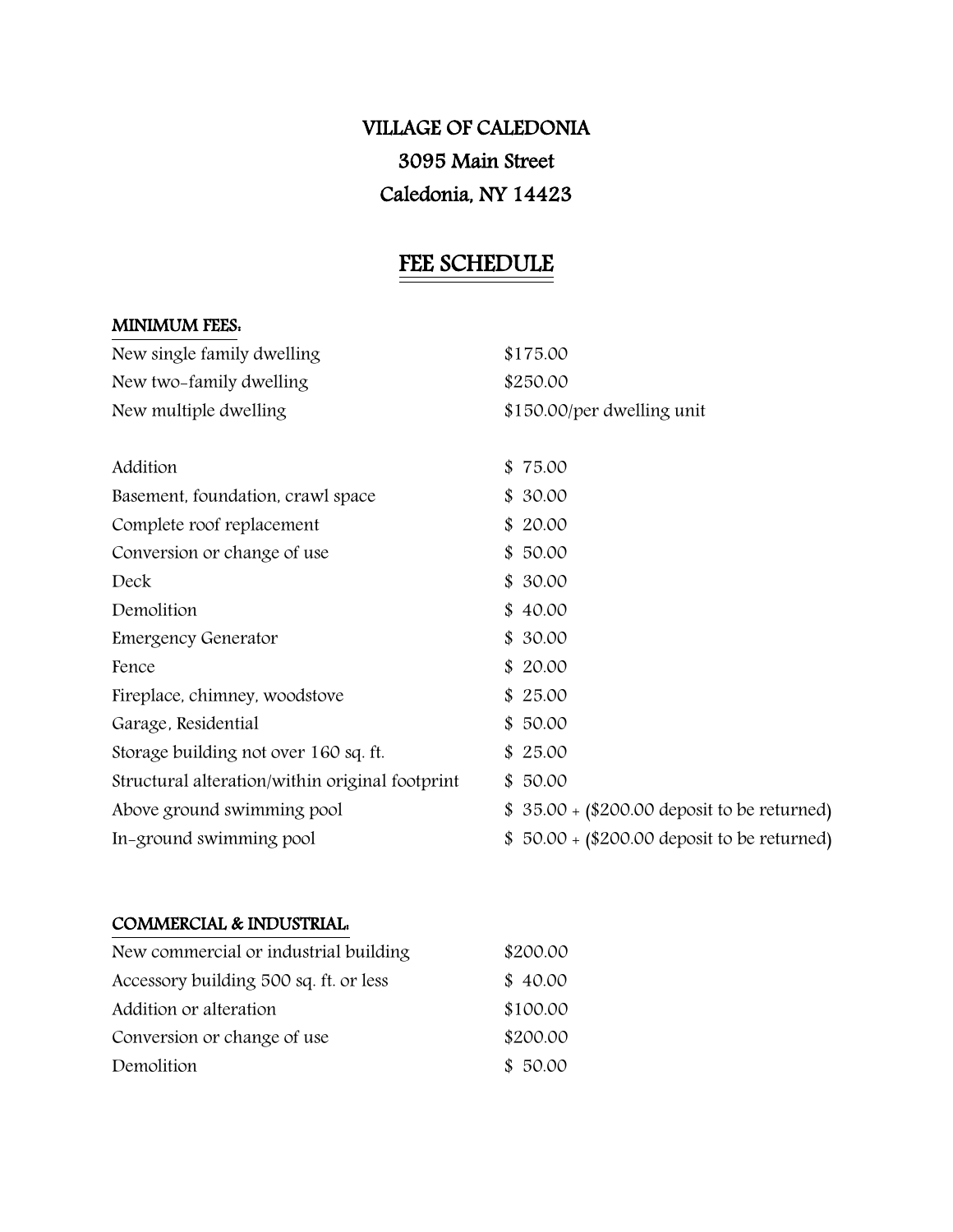| <b>SIGN PERMIT.</b> |         |
|---------------------|---------|
| Standard one side   | \$25.00 |
| Double faced        | \$50.00 |

## FEES for CERTIFICATES of OCCUPANCY or CERTIFICATE of COMPLIANCE:

| Fee is included in permit fee             | 0.00    |
|-------------------------------------------|---------|
| Temporary Certificate of Occupancy        | \$50.00 |
| Certificate of Occupancy required but not | \$50.00 |
| accompanied by a building permit          |         |

## PENALTY FEES:

| Work started without a permit                             | \$100.00 |
|-----------------------------------------------------------|----------|
| Building occupied w/out Certificate of Occupancy \$100.00 |          |

## ZONING FEES:

| Minor subdivision                           | 50.00<br>\$. |
|---------------------------------------------|--------------|
| Major Preliminary plat application          | 20.00<br>\$  |
| Major Final plat application                | 50.00<br>\$. |
| Engineering Review Fees (paid by applicant) | N/A          |
| Flood Plain Permit                          | \$100.00     |
| Site Plan Review Application                | 50.00<br>\$. |
| Special Use Permit                          | 50.00<br>\$. |
| Variance Appliance                          | 50.00<br>\$  |
| Public Hearing Publication Fee              | 40.00        |